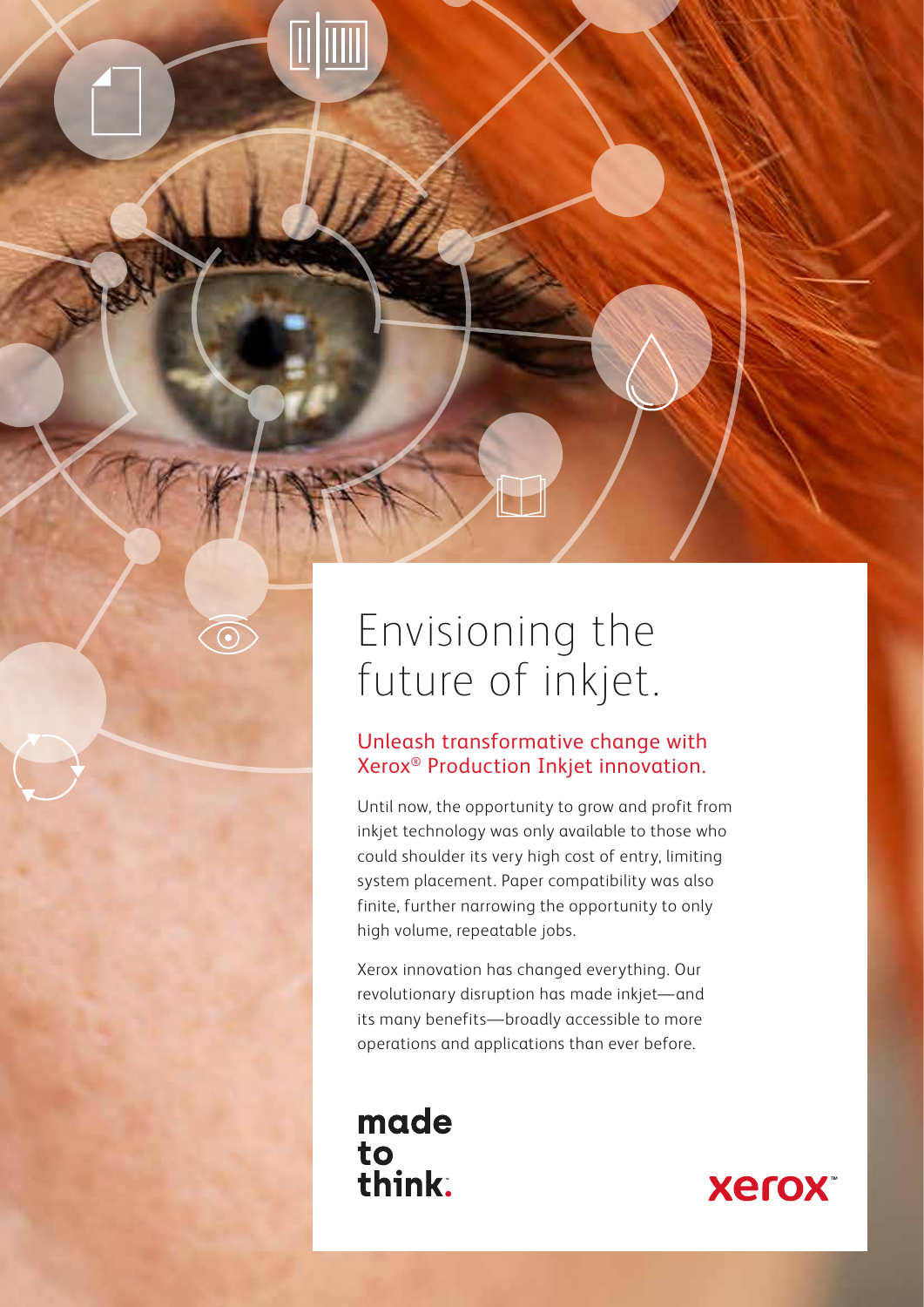## Can you make a huge impact with a small footprint?

**Only with Xerox innovation.** Our engineers have simplified traditional inkjet technology to dramatically reduce the floorspace needed by each Xerox® Production Inkjet Press without sacrificing quality or speed.

**The secret is in our revolutionary ink sets.** With high pigment loads and less water, these inks allow us to re-engineer inkjet drying systems and paper paths to fit within a smaller footprint while still delivering the most productivity per square foot/meter. These innovations add up to big cost savings in terms of less floorspace, lower energy consumption, simplified maintenance needs, and more.

Choose low volume cut sheet all the way to high volume, full continuous feed colour or mono—and everything in between. With Xerox® Production Inkjet, you'll enhance operational performance while decreasing your production footprint.



Traditional inks have high water content often in excess of 90%, requiring papers to be pre-treated or coated for good quality.

**Our inks have less water around 60%**.



What does 'impact' look like? It could be adding **value** with higher quality content or taking on more volume. It could be delivering at a sustained velocity over time. Or it could be all three—when you have the power of Xerox innovation on your side.

#### **UNLOCK INKJET OPPORTUNITY WITH EASE AND EFFICIENCY**

**Easy to operate, easy to own.**  Migration to Xerox® Production Inkjet Presses is fast and set-up is easy. Quick-loading paper, intuitive interfaces, and automated colour, image quality, and maintenance routines let you spend more time in production without the need for expensive, highly trained labor.

**Presto, chango.** Changing jobs and switching between job types is so surprisingly simple, it's practically magic. Xerox® Production Inkjet Presses offer full-on flexibility and access that yields unprecedented press control. That's a critical difference when inkjet must do more than one kind of job.

Swap out paper stocks in minutes not hours. Create and save media profiles and printer snapshots instantly. Quickly change job settings to dial in the perfect balance between quality, cost, and productivity. Take on shorter-run, specialised jobs and get more out of your inkjet investment.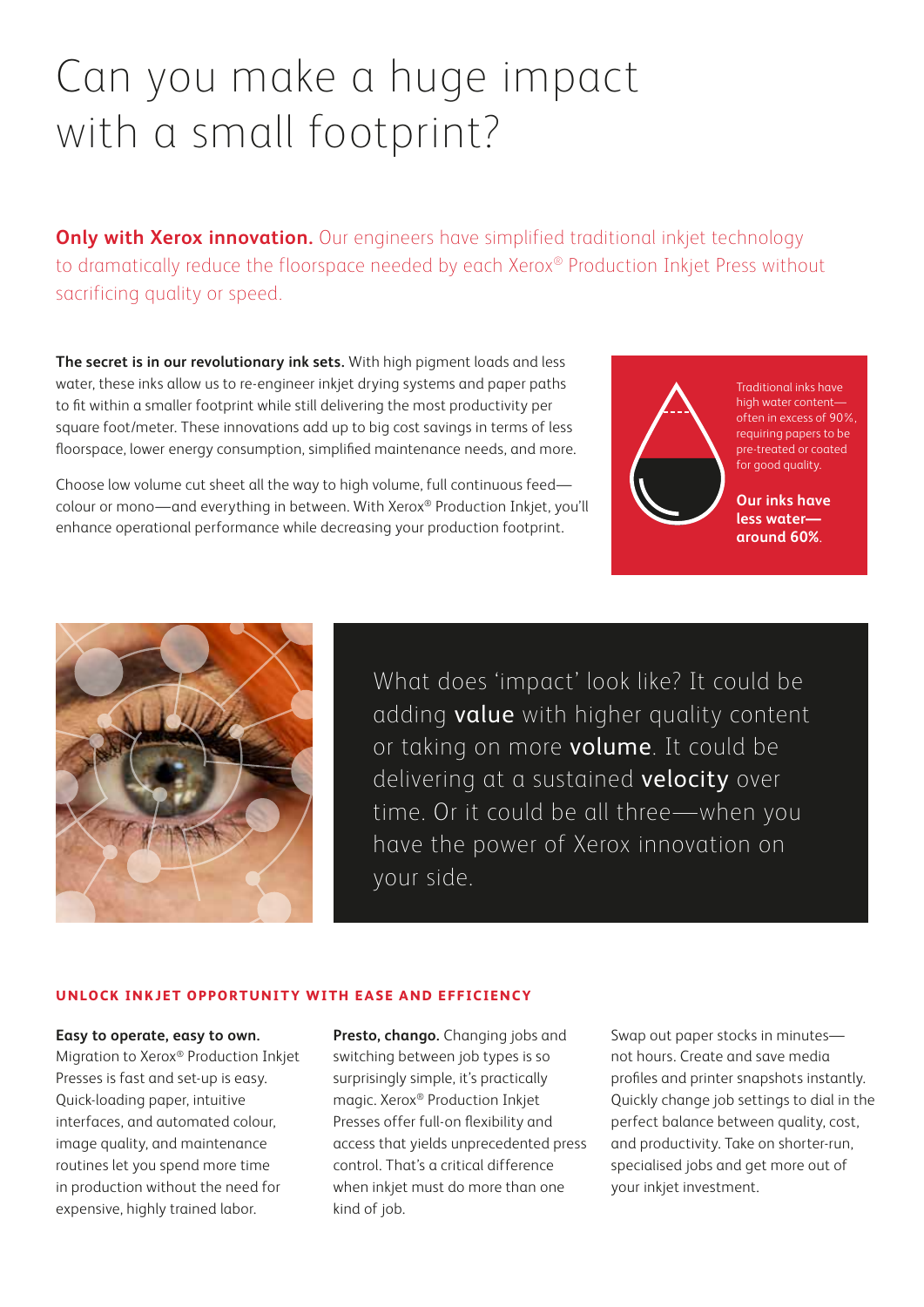## Can inkjet really give offset a run for its money?

**Yes, it can—when it's Xerox inkjet.** We've taken image quality automation to the extreme, combining advanced image processing algorithms with revolutionary inks for stunning text and images that rival offset quality on a full range of coated and uncoated stocks.

**Our inks provide the ultimate media flexibility.** Designed for use on a broad range of traditional offset uncoated or coated stocks, they eliminate the need for new supply chains, redundant inventory, or more expensive paper. You'll get stunning quality without needing special coatings, primers, or pre-treatments, making each print more economical and sustainable.



**Xerox® High Fusion (HF) Inks** deliver a wider gamut and dramatic visual resolution on offset coated papers.



**Xerox® High Density (HD) Inks** offer outstanding quality on low-cost uncoated offset media.



#### **AI: AUTOMATED IMAGE QUALITY**

We've applied our extensive history with colour management, automation, and image quality to production inkjet, optimising overall output for more brilliant results. Our intelligent image processing algorithms and colour management controls provide time-saving automation for consistent, predictable offset-like output.

The combination of game-changing inks, state-of-the-art print engine technologies tailored to each press, and automated intelligence is unique to Xerox. It's our competitive advantage—and it will be yours too.

### **MORE INNOVAT ION, BETTER QUALITY**

Every Xerox® Production Inkjet Press has its own combination of innovative hardware and IQ technologies designed to optimise overall performance.

Here's a sampling of the innovations that set Xerox production inkjet apart from the rest:



**Xerox-innovated W-Series Print Heads** offer true high-definition 1200x1200 dpi resolution for remarkable accuracy.



**Real-time missing jet compensation** detects and corrects for missing jets.

#### **Automated density**



**optimisation** provides smooth, consistent colour across each page.

**Selectable drop sizes and resolutions** allow you to perfectly balance cost and image quality.



**Inline spectrophotometers**  automate custom profile creation

and colour management.



**Object-oriented colour management** applies optimal rendering intents to text, graphics, and images.